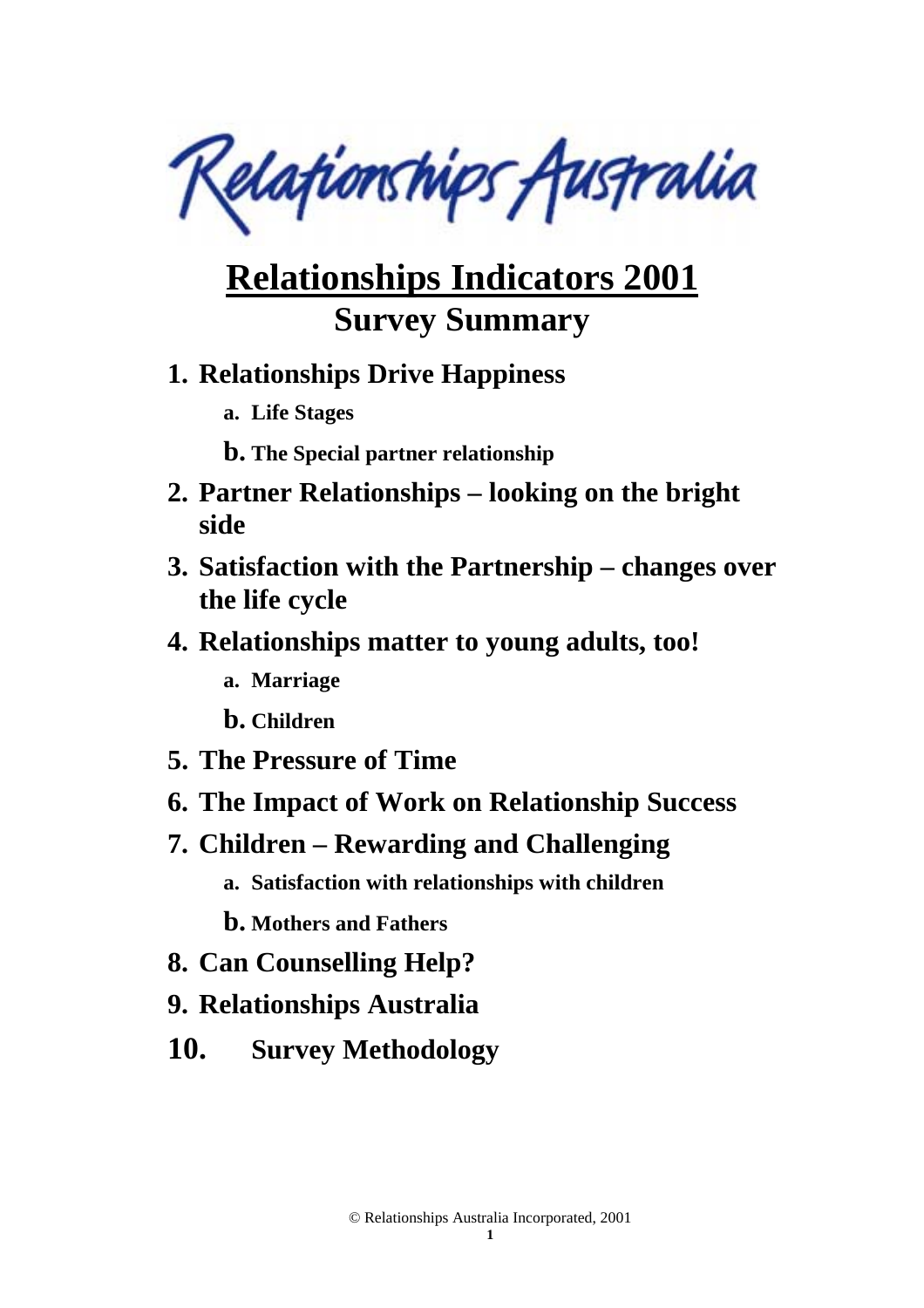Relationships Australia

# **1. Relationships Drive Happiness**

### **Satisfaction with life overall is strongly linked to satisfaction with relationships.**

There is considerable evidence of a strong link between satisfaction with relationships and with life overall.

Our survey found that about 60% of Australians are 'extremely' or 'very satisfied' with their life overall*.* 

When asked what aspects contributed towards this feeling of satisfaction, a high proportion of survey respondents mentioned factors connected with relationships – a good family, a good partnership, good friends and so on (see Graph 1). In fact, close to six out of ten mentioned one or more factors to do with relationships of one sort of another.

Three times as many people mentioned '*having a good family*' as did '*financially OK*' – contradicting the widely held belief that materialism drives our society.



Although the rates of both divorce and repartnering are high, the low satisfaction levels in relationships with ex-partners and with partners' children perhaps indicates that we have not, as a society, achieved a high level of skills in these managing these relationships.



We also asked people to what extent they agreed that...

*"Having strong relationships with family and friends is the most important thing in life."* 

Some 94% agreed – 69% strongly.

However, satisfaction with relationships varies considerably, as Graph 2 shows.

While relationships with grandchildren, daughters and sons were generally highly satisfactory, those with ex-partners, 'other relatives',

and partners' children were markedly less so.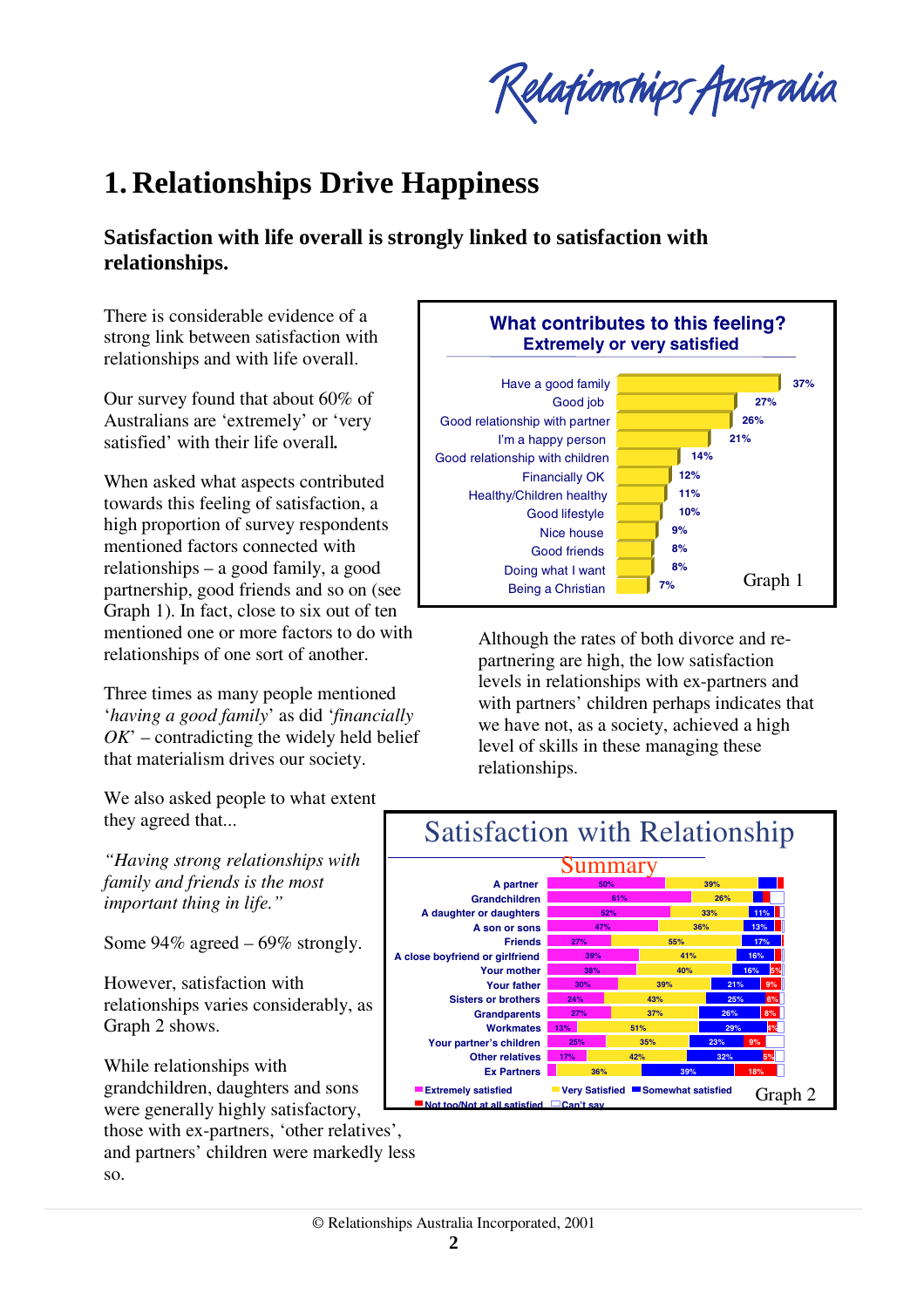Relafionships Australia

### **Life Stages**

Satisfaction with life appears to be strongly linked to different life stages, as Graphs 3 and 4 show.

Those who are in a couple relationship are clearly more likely to be extremely or very satisfied with life, while single parents are the least satisfied.

Both married and de facto relationships were reported to be equally satisfying.

### **The special partner relationship**

Striking evidence for the link between happiness and relationships is found in a cross analysis of satisfaction with life and satisfaction with a partner relationship.

As Graph 5 shows, the more people are satisfied with their relationship, the more they are satisfied with life overall.

Three quarters of those who are highly satisfied with their relationship with their partner, are also highly satisfied with life. By contrast, only 21% of those who are somewhat satisfied with their partnership are highly satisfied with life, and just 6% of those dissatisfied with their partnership, express strong life satisfaction.

*In summary, there is a clear link between satisfaction with life and satisfaction with relationships. Relationships do drive happiness.*





### **Satisfaction with life by satisfaction with relationship with partner**

|                                                 | Satisfaction with partnership         |                       |                                    |  |
|-------------------------------------------------|---------------------------------------|-----------------------|------------------------------------|--|
|                                                 | <b>Extremely or</b><br>very satisfied | Somewhat<br>satisfied | Not too or not<br>at all satisfied |  |
| <b>Extremely or very</b><br>satisfied with life | 75%                                   | 21%                   | 6%                                 |  |
| Somewhat satisfied<br>with life                 | 21%                                   | 74%                   | 26%                                |  |
| Not too or not at all<br>satisfied with life    | 4%                                    | 5%                    | 68%                                |  |
| Graph 5                                         | 100%                                  | 100%                  | 100%                               |  |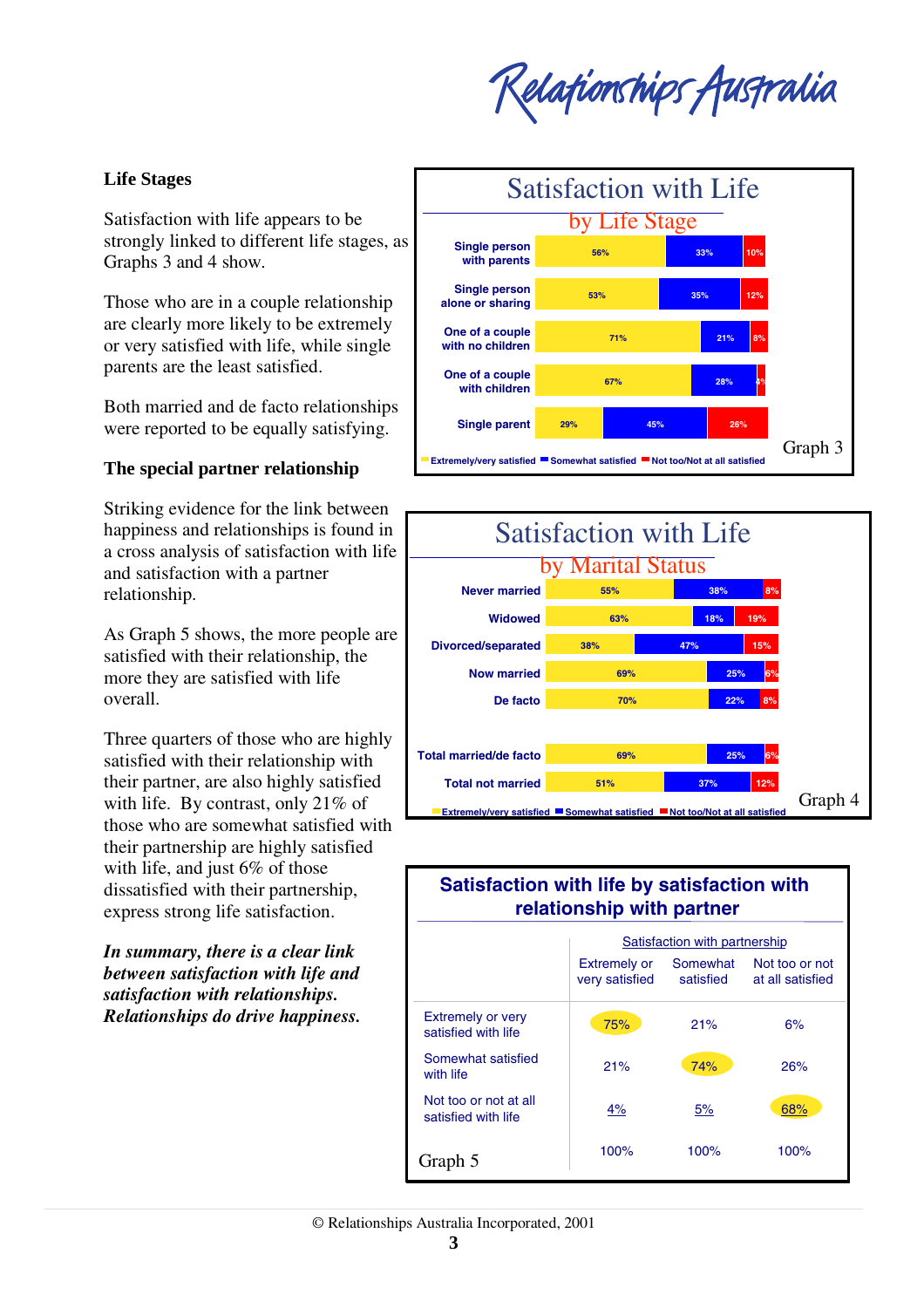Relationships Australia

## **2. Partner relationships – looking on the bright side**

**People value their partner relationships, and tend to focus on the positive side – even when problems do exist.** 

A satisfying relationship with a partner is highly valued.

We asked the extent to which people agreed or disagreed with the statement:

*"It is really important to have a partner with whom you have a satisfying relationship."*

A massive 83% agreed strongly with this; a further 10% agreed somewhat and only a handful (7%) disagreed or were neutral. Even amongst those who have never married, or are divorced or separated, a sizeable proportion strongly support the statement, as Graph 6 shows.

For those with partners, most say that they are well satisfied with their relationship with their partner – some 85-90% describe themselves as 'extremely' or 'very satisfied' (Graph 7).

This high level of satisfaction was somewhat of a surprise to us. On the surface it does not seem to gel with Australian Bureau of Statistics figures which suggest that as many as 46% of marriages are likely to end in divorce.

When we asked people to describe the aspects that are most and least satisfying in their partner relationships, almost all mentioned satisfying aspects. Communication, friendship, support and trust top the list. Many (around 40%) were unable to spontaneously nominate any serious problems.

However, when we probed further it is clear that problems do exist. Lack of time to spend together, lack of communication, and lack of understanding of each other's views were frequently mentioned.

Are people reluctant to discuss relationship difficulties because they are unsure how to talk about them? Or do they just learn to live with them?



Graph 6



Graph 7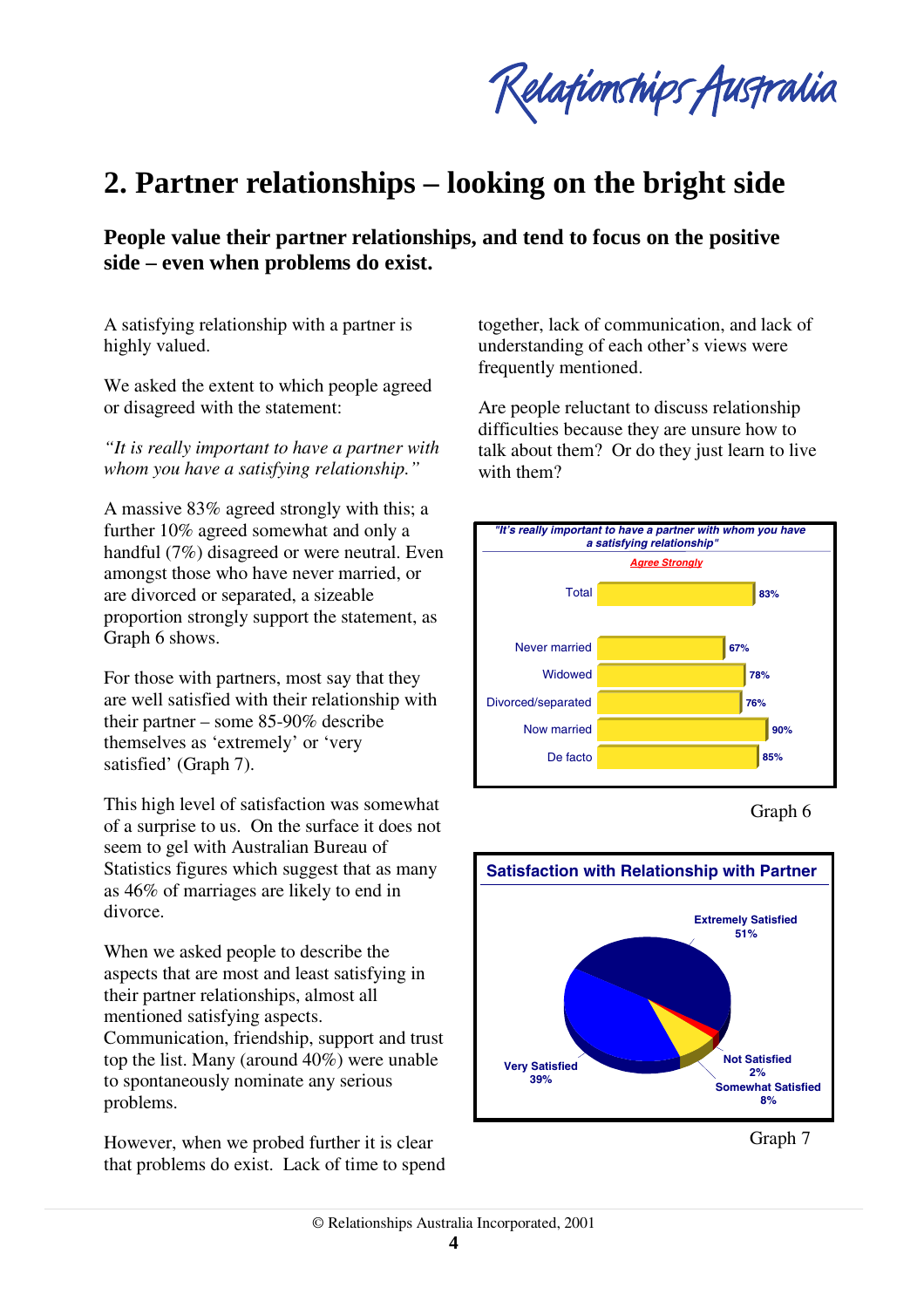Relationships Australia

And satisfaction with partner relationships varies over time, as Graph 8 shows.

Those who have been together for between 11 and 20 years are less likely to be highly satisfied with their partner relationships.

While there is no significant difference in satisfaction levels between married and de facto couples, those relationships with significant age differences often appear to be less than highly satisfactory, as Graph 9 demonstrates.

We know from our experience at Relationships Australia that aspects of couple and family relationships could be better, and these findings confirm this. It is as true for those who are satisfied with their relationships as for the one in ten who are only somewhat satisfied or not at all satisfied with their partner relationship.

*In summary, a good relationship with a partner is really important to Australians. Couples appear to talk more readily about the positives of their relationship than the less satisfying aspects. Looking on the bright side is a plus as long as it does not get in the way of recognising that good relationships can become even better and many problems can be resolved, particularly if support is sought early.*



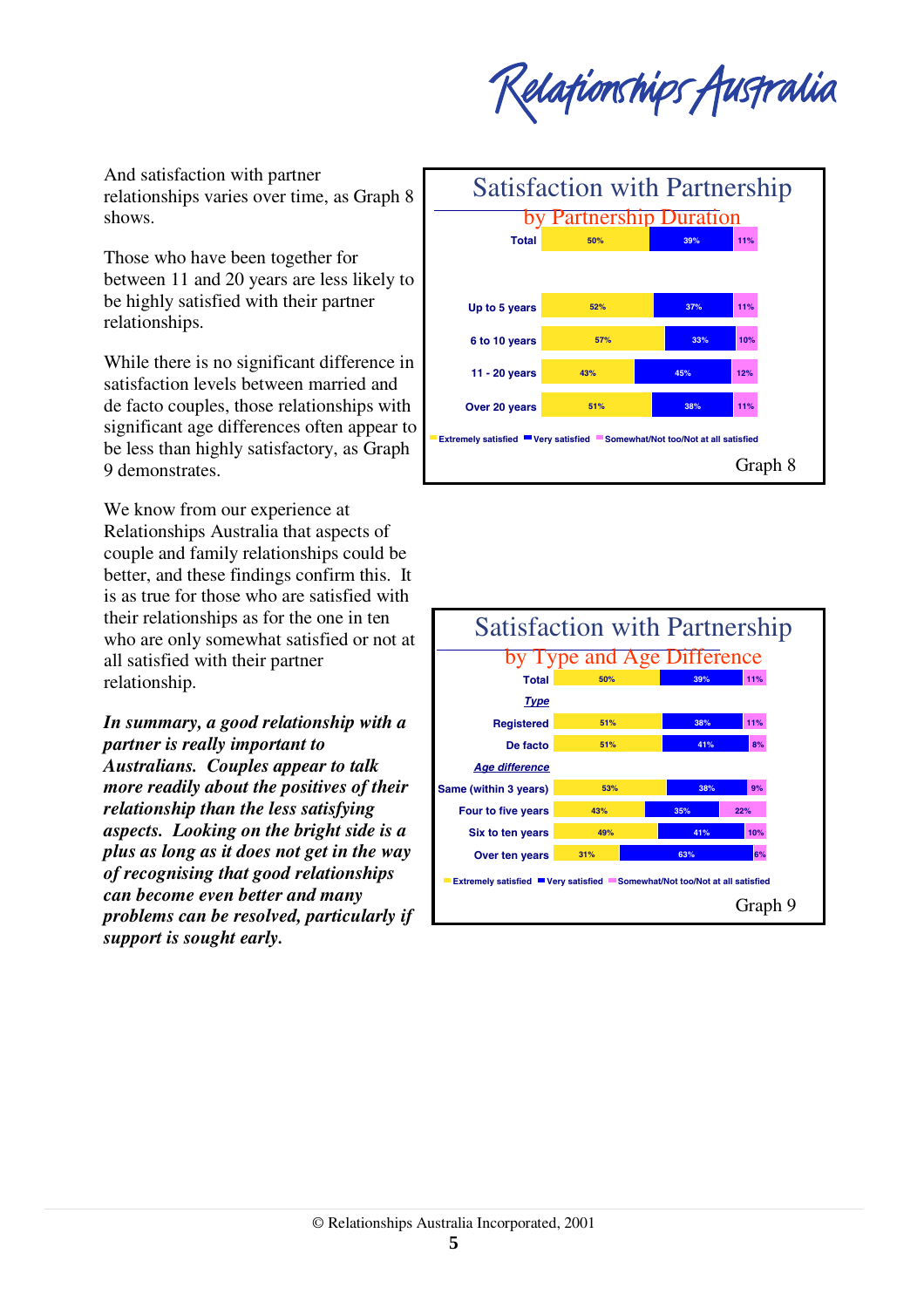Relationships Australia

## **3. Satisfaction with the partnership – changes over the life cycle**

**Men and women report different levels of satisfaction with their partner relationships over the life cycle.** 

**Overall**, there is not a great deal of difference between male and female satisfaction levels with their partner relationships. However, when we look at this across the age groups, we see some big variations (Graph 10).

Women in their 20's and 30's are more likely to be extremely satisfied with their partnerships.

**In summary, throughout life, there appears to be an imbalance in male and female contentment with their relationships. Although females tend to be more satisfied in the younger age groups, they become relatively more disenchanted as the years move on.**

However, this changes substantially for the over 40's, when women are less likely to express high satisfaction levels. Women 60 years and over are the group most likely to be only somewhat satisfied or dissatisfied with their partner relationship.

Men, however, appear to get more out of their relationships early and later in life. Those who are extremely satisfied with their partnerships increases from a low of 44% in the 30-39 age group to 65% of the 60 and overs.

For the 60 plus age group the difference in levels of satisfaction between men and women is quite dramatic.

These results suggest that problems with relationships are by no means restricted to the young. For some older people adjusting to retirement, different lifestyles and different expectations put real pressure on partner relationships. This emphasises the importance of life long support and education in relationship skills.

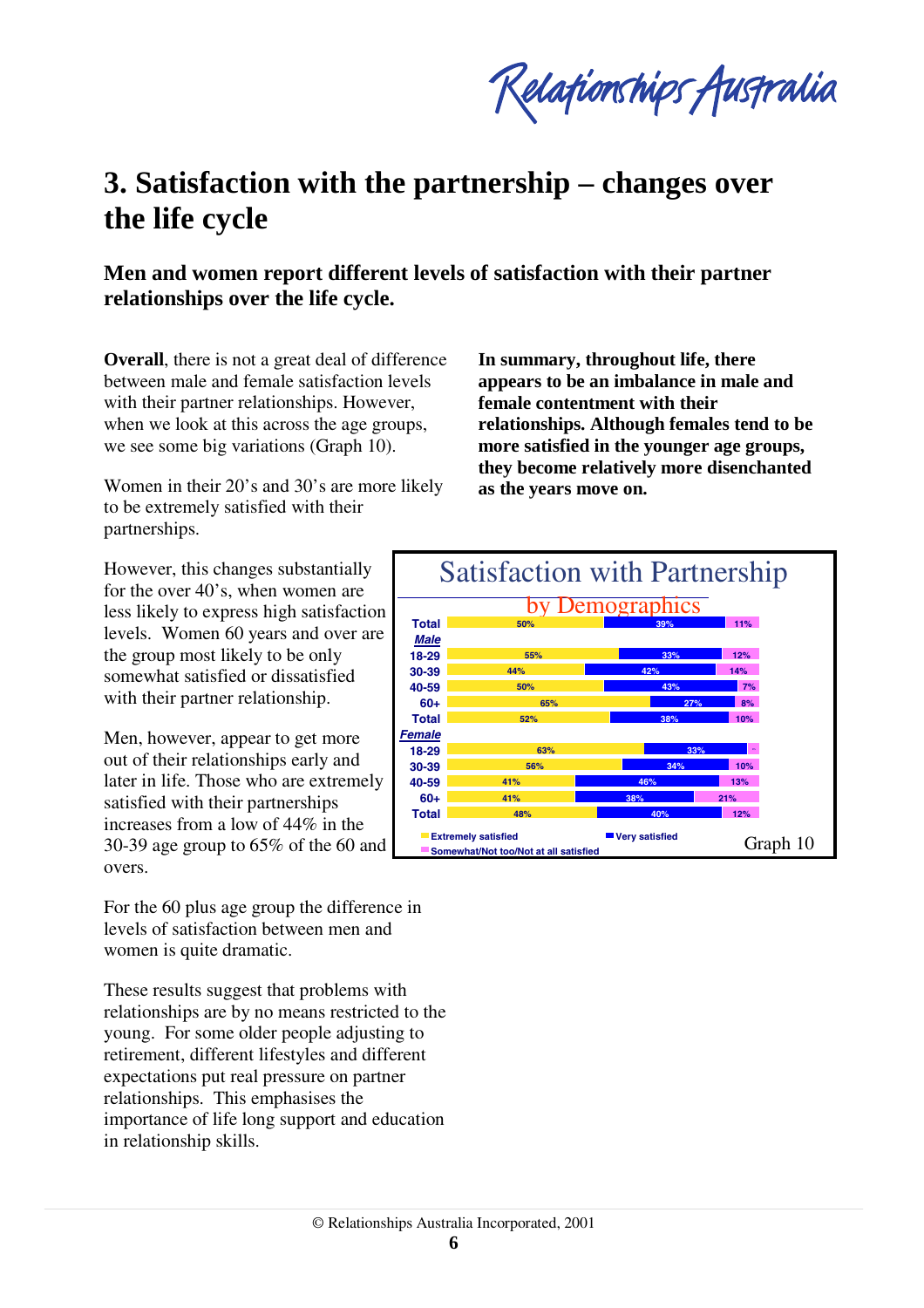Relationships Australia

## **4. Relationships matter to young adults, too!**

**Young people strongly value partner relationships – but are less certain about the rewards of having children.** 

Young people still strongly value partner relationships – despite the declining marriage rates and the increase in the average age at first marriage.

A high 98% of young women, and 93% of young men aged between 18 and 29 agreed with the statement:

*"It's really important to have a partner with whom you have a satisfying relationship."*

However, only 35% of men in this age group were in a partner relationship, compared with 55% of young women. Young men were also less likely to be satisfied with life in general – only 56% of men in this age group claimed to be extremely or very satisfied with life. (Graph 11)

This is perhaps not surprising, in view of the strong links that we have found between relationships and satisfaction with life. All of the young men who said that they were dissatisfied with life were without a partner, while the vast majority (79%) of those who were with a partner were extremely or very satisfied with life.

The most common reasons for dissatisfaction with life given by men in this age group included lack of money, stressful work, lack of direction or focus in life and unemployment. Many of these factors obviously impact on young people's ability to form and sustain partner relationships.



Young women appear to be more confident about partner relationships. As Graph 12 shows, they were the most likely of any group to *disagree* with the statement:

*"Nowadays, people are becoming less inclined to get married or commit to a long term relationship because of the risk that it might not work out."*

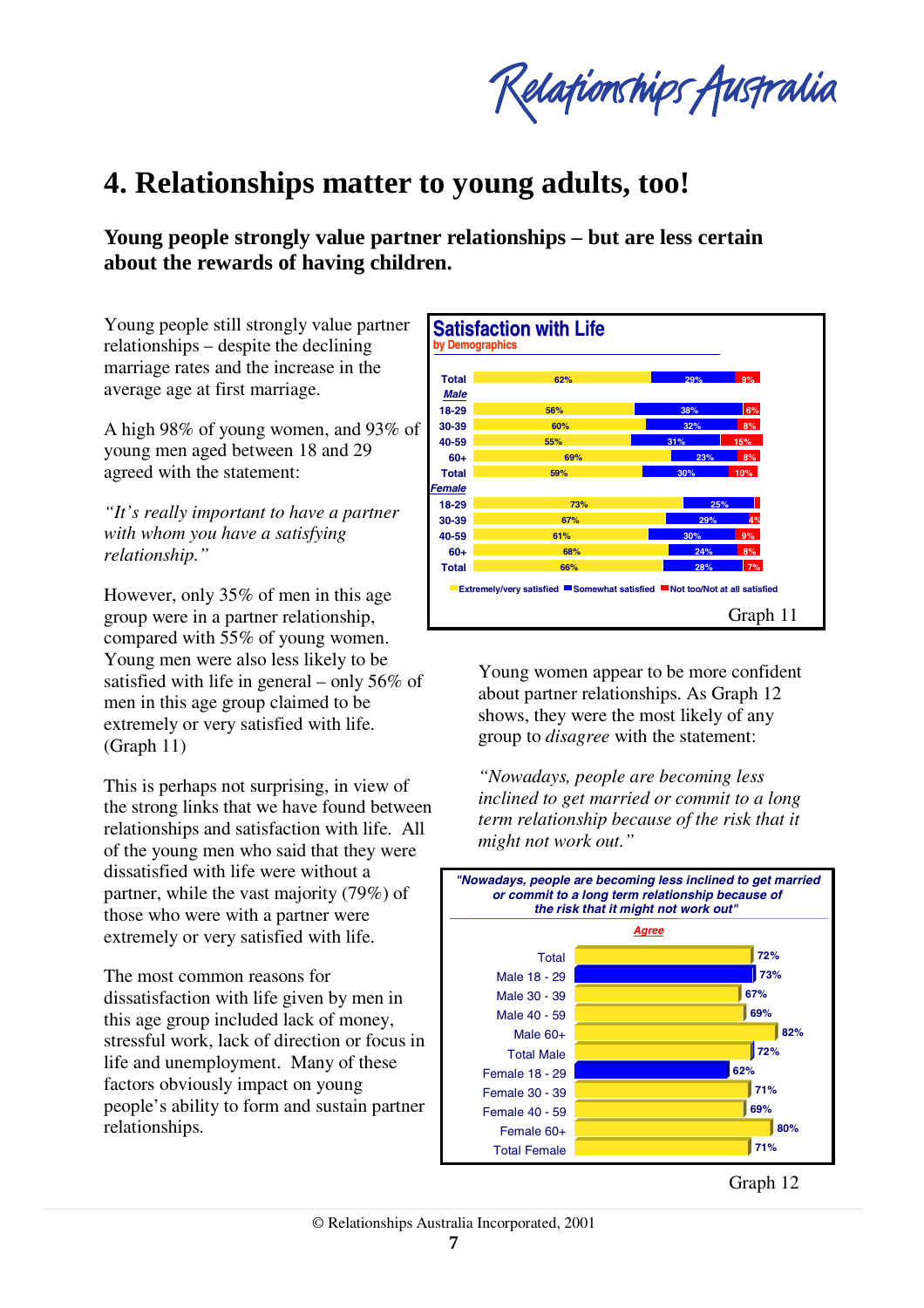Relafionships Australia

### **Marriage**

Over half of both young men and women agreed with the statement:

*"I believe that marriage is important to cement the relationship with your partner."*

### **Children**

Young people appear to be less certain about the rewards of having children. They were the least likely to agree strongly with the statement in Graph 13:

*"Having children is one of the most rewarding things you can do in life*."

Many young people are delaying the decision to start a family — fertility rates are falling and the median age of first-time mothers has risen dramatically in the last three decades.

So when it came to the statement in Graph 14:

*"Nowadays, people are finding it is becoming much more difficult to make the decision to start a family",* 

...it is not surprising that a high 8 out of 10 young women, and three quarters of young men agreed.

*In summary, young people strongly value partner relationships, but are less certain about the rewards of having children.* 

*Young people face many dilemmas regarding their career paths, work and study patterns, and family formation. In addition, navigating partner relationships can be difficult, and the decision to start a family often hinges on the quality of these relationships, as well as on career or work choices. Relationship support and education can help to make the difference.*



Graph 13



Graph 14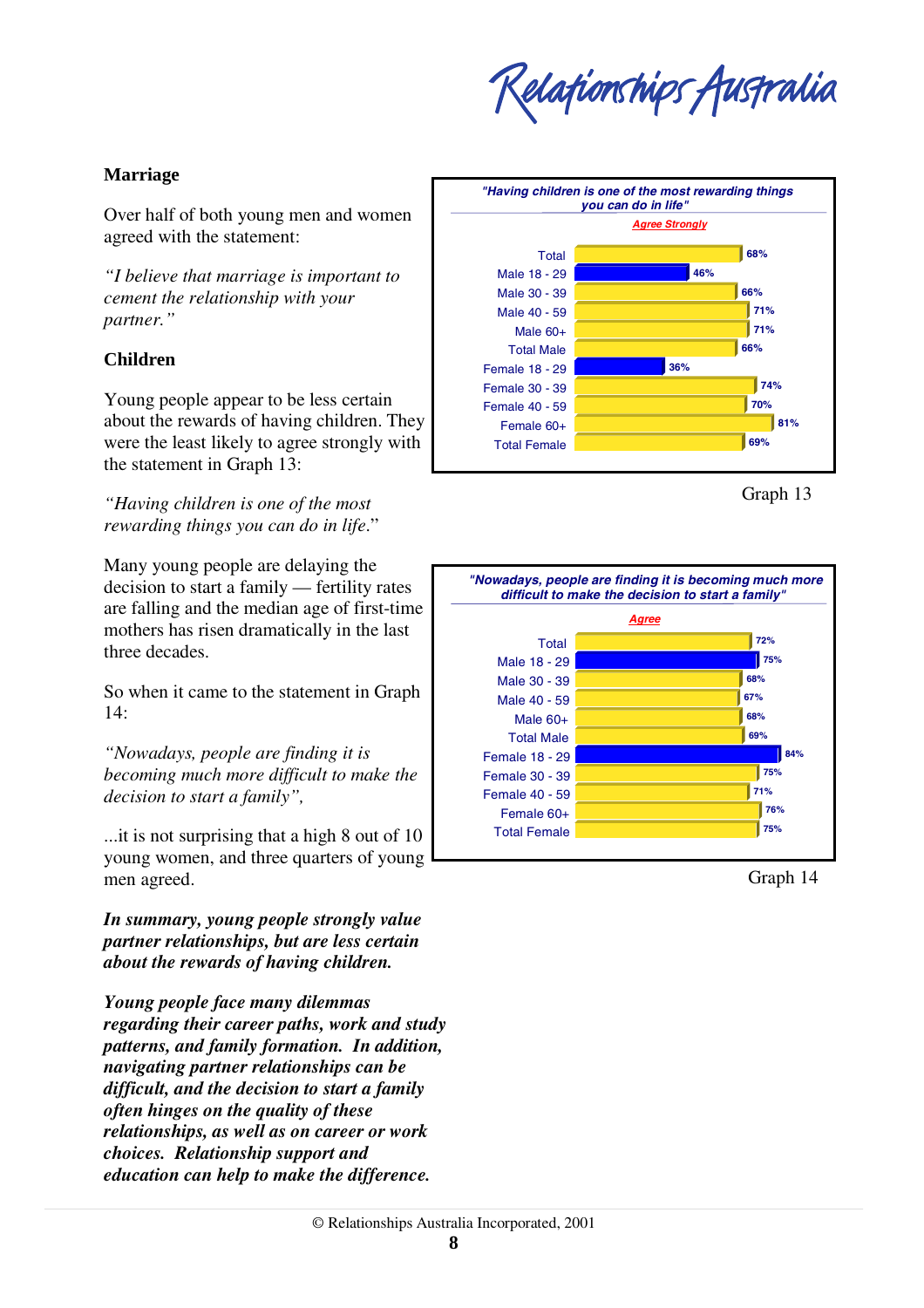Relationships Australia

## **5. The Pressure of Time**

**Time – or the lack of it – is one of the most important influences on the health of relationships in Australia.** 

When asked to indicate the aspects most likely to be negatively influencing their relationship with their partner, a high 41% mentioned 'lack of time together' – easily the most consistently nominated negative (Graph 15).

Overall, lack of time was equally a factor for men and women, and clearly peaks in the 30-39 age group, as Graph 16 shows.

Significantly, this is also the peak age group for divorce.

Other factors themselves influence lack of time – whether or not people (or their partner) are in the workforce, and those in higher income households (who are likely to be working longer hours) are more likely to nominate lack of time together as a problem (Graph 17).

Having children at home also has an impact, as Graph 18 shows. Half or more of parents with children at home mentioned lack of time together as negatively impacting on their partner relationship.

Mothers more than fathers reported this as a problem –which perhaps reflects the continuing imbalance in domestic work that other research has found.

It is not only partner relationships which are affected by lack of time together.



Graph 15



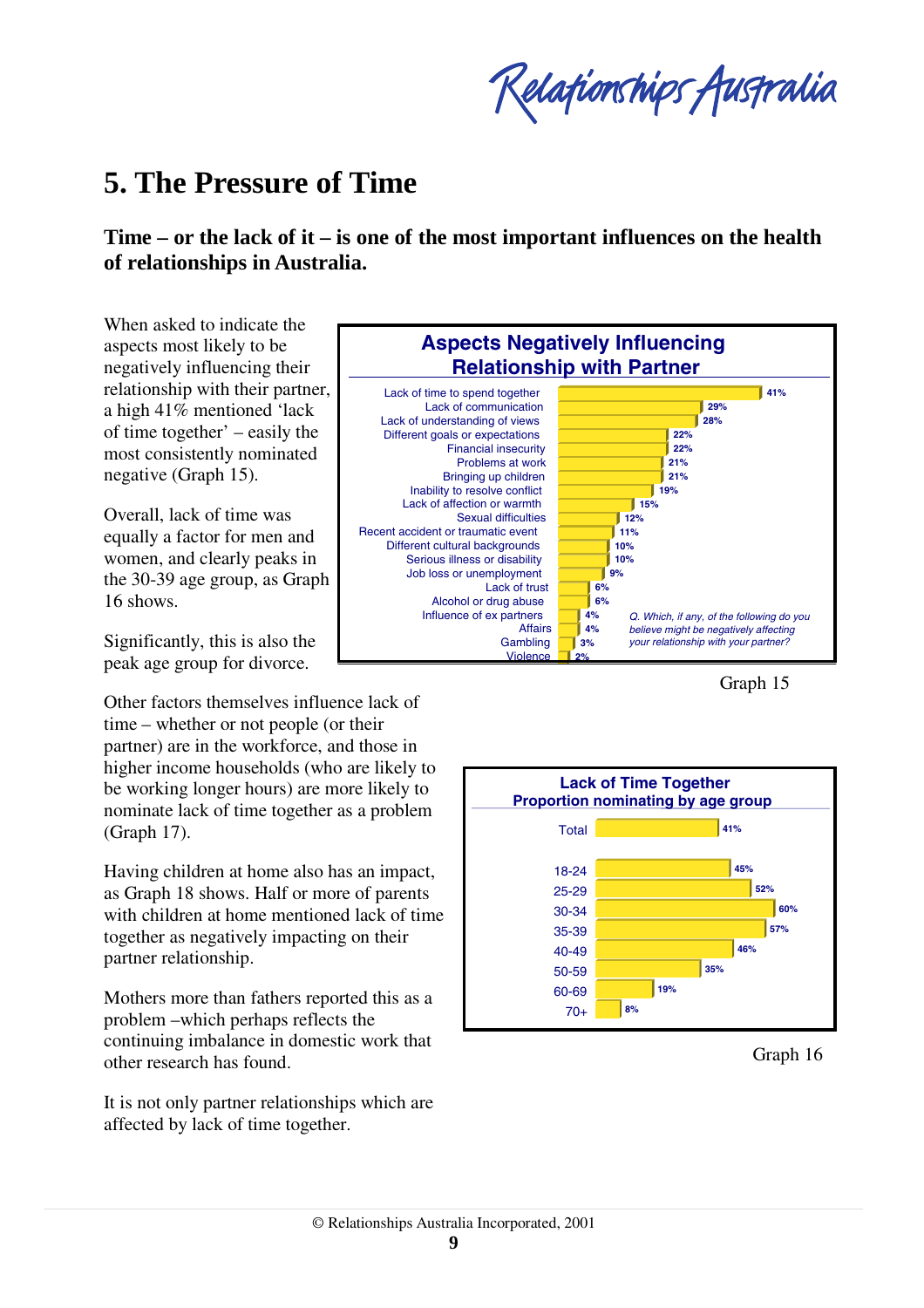Relationships Australia

The most common complaints about relationships with both parents and children concerned the lack of time together, or general lack of contact.

**In summary, most people report being highly satisfied with their partner and family relationships. The aspects which they find most satisfying include companionship, sharing interests, support for each other and talking things through.** 

**Clearly, spending time together is important but other commitments such as work and family get in the way. Despite the pressures of a busy lifestyle, preserving time to nurture the partner relationship needs to be a key priority.**





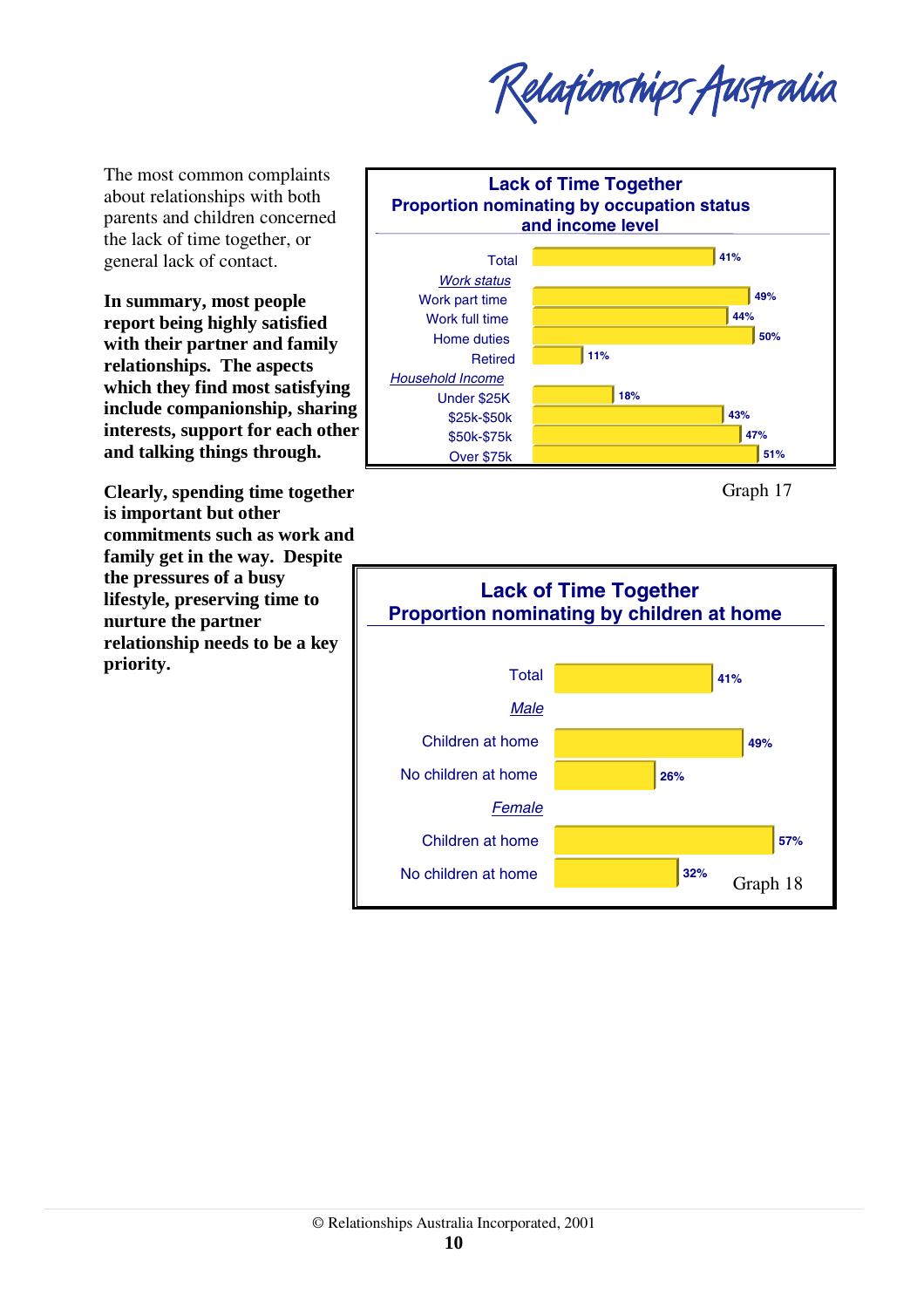Relationships Australia

# **6. The Impact of Work on Relationship Success**

**Balancing work and family is becoming more difficult.** 

We asked people the extent to which they agreed or disagreed with the statement in Graph 19:

*"It is becoming more and more difficult to balance work demands and family needs these days."*

Some 80% agreed, and over half agreed strongly (Graph 19).

Overall the level of agreement was similar for men and women, as Graph 20 shows.

but support for the statement was particularly strong amongst men aged 40-59 and women aged 30-39.

Parents with children at home were more likely to agree, and especially mothers  $-91\%$  of these agreed with the statement.

**Part-time work** does not appear to relieve the pressures. Full-time and part-time workers agreed with the statement at similar levels (83%).

It is not surprising, then, that 72% agreed with the statement:

*"Nowadays, people are finding it is becoming much more difficult to make the decision to start a family."*

Young people between 18-29 years of age – traditionally the main age group to face this decision – are even more likely to agree (79%).

How to balance our work and family lives is a topical issue. The recent focus



on this issue has brought better understanding of the pressures, and more flexible working arrangements for some employees.

Investing time in a relationship is important to us – but too often work gets in the way.

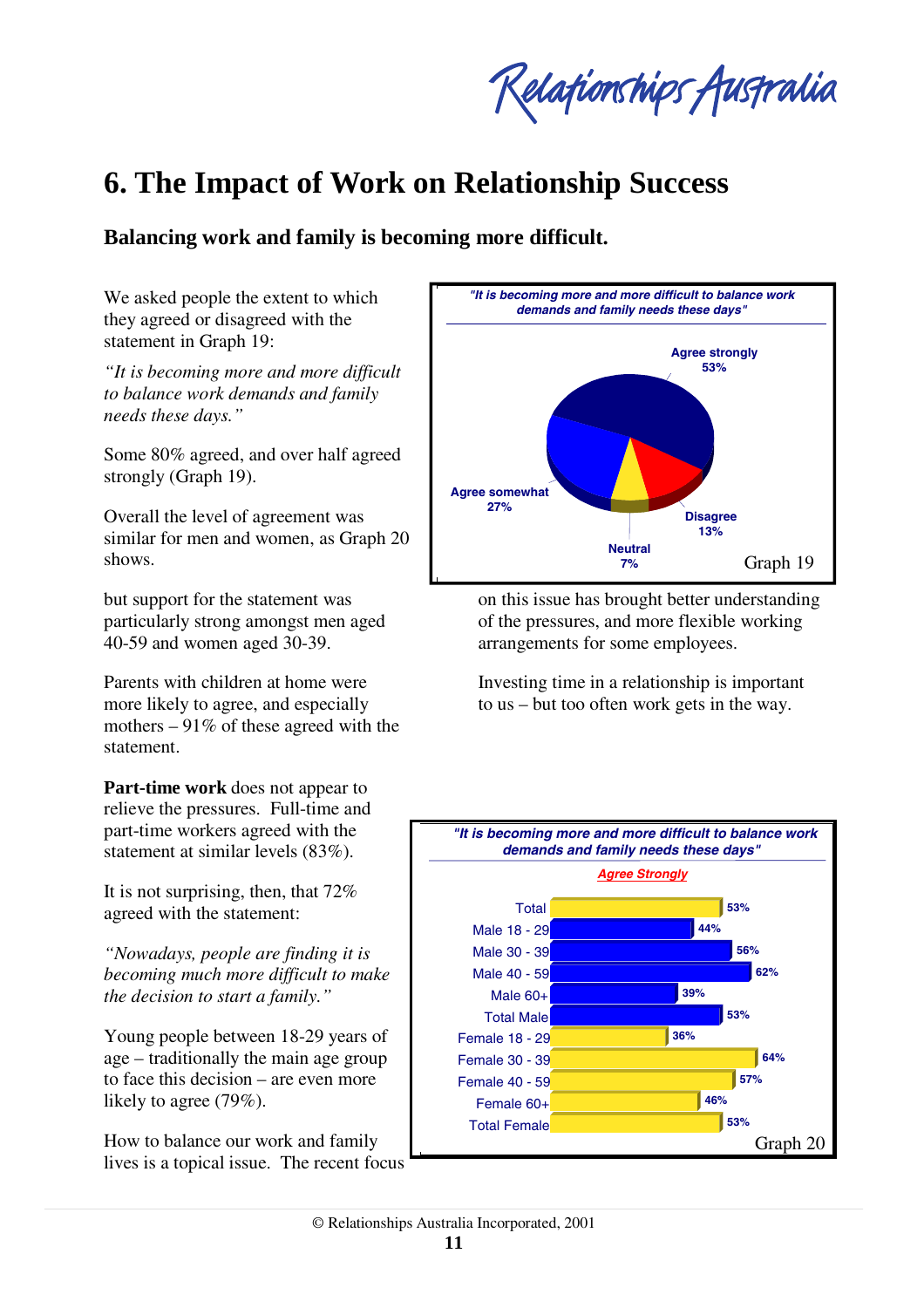Relationships Australia

**In summary, for many people, and particularly parents with children at home, balancing work and family needs is a pressing issue.** 

**Recent research (Ellen Galinsky,** *"Ask the Children: The Breakthrough Study that Reveals How to Succeed at Work and Parenting")* **suggests that it is how people approach their work and family roles, and the support they have, which influence how successful they are as workers and as parents.**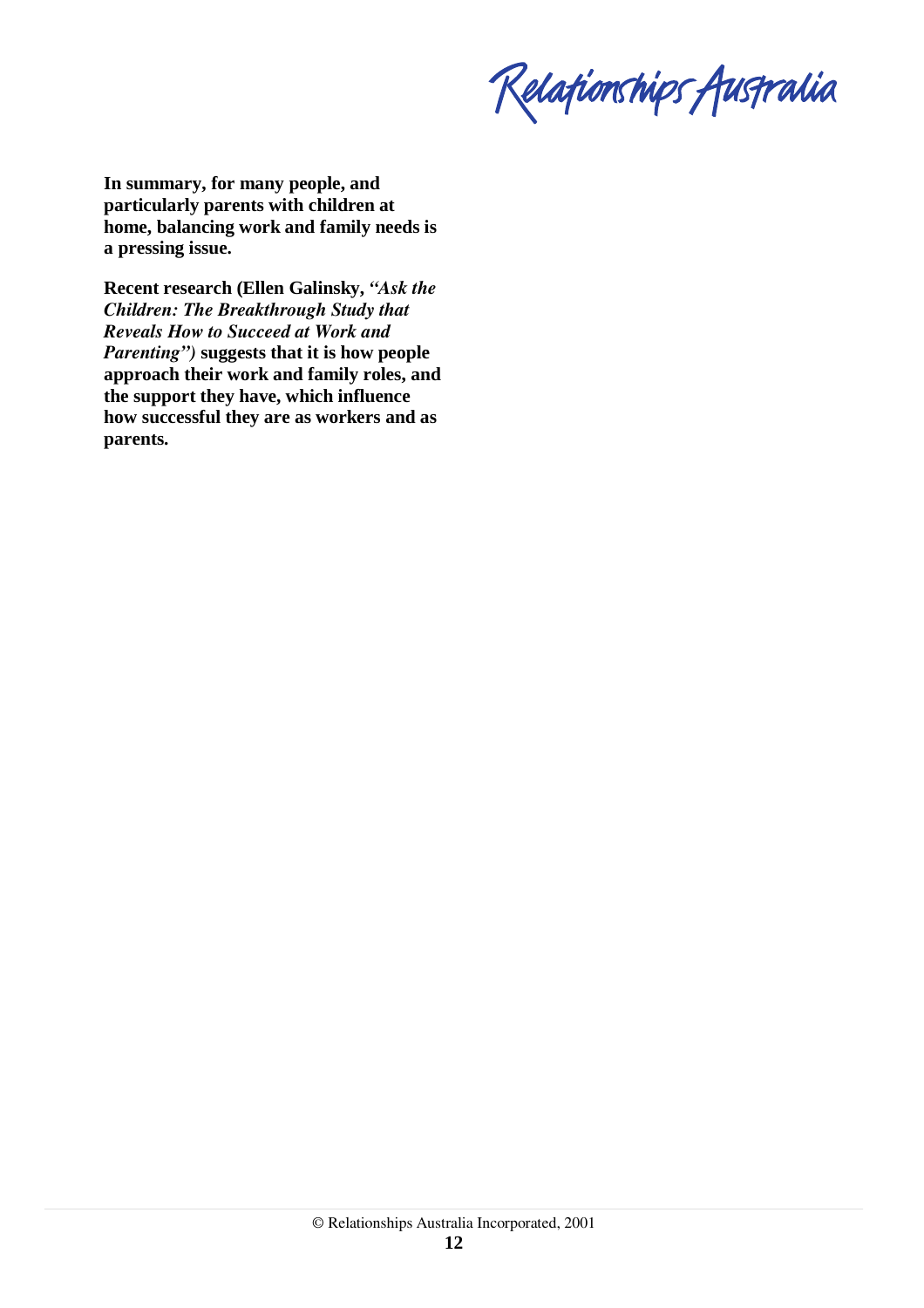Relationships Australia

## **7. Children – Rewarding and Challenging**

**Having children is still regarded as enormously rewarding. But maintaining good relations with our children is clearly a huge challenge.** 

There is a strong feeling that having children is highly satisfying. Some 85% agree, and 68% agree strongly with the statement in Graph 21 that:

*"Having children is one of the most rewarding things you can do in life."*

Among those who have children themselves support is even stronger – 95% agree and 80% agree strongly.

However, there is also strong support for the statement:

*"Bringing up children is one of the hardest things one can do."*

Overall 79% agreed with this (60% agreed strongly). Those with children agreed more strongly (65%) compared with those without children (49%).

Most people agreed with both statements – that bringing up children is both rewarding and hard work.

#### **Satisfaction with relationships with children**

Most parents are positive about their relationships with their children, as Graph 22 shows. Some 50% describe themselves as 'extremely satisfied'; 35% as very satisfied; and just 16% as only somewhat satisfied or not at all satisfied.

However, these satisfaction levels vary quite a bit according to the age and sex of the child.



Graph 21

Satisfaction levels are slightly higher for girls than boys, but there are quite sizeable variations across the age groups and within the sexes.

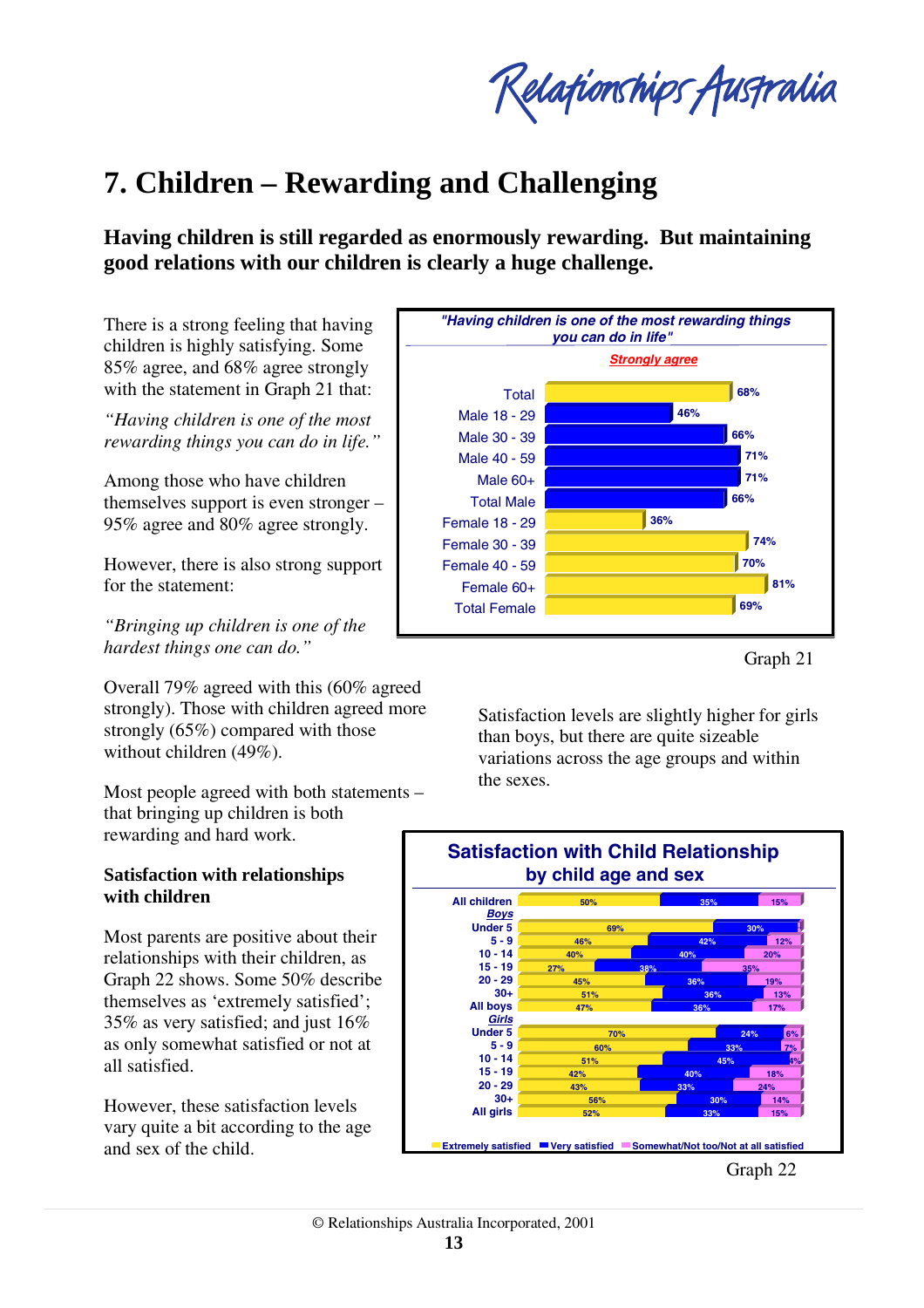Relationships Australia

For **boys**, satisfaction levels are extremely high for the under 5's, but then fall away substantially. For the late teen years a high 35% say that they are only somewhat satisfied or are dissatisfied with their relationships with their sons. After this low level, relationship satisfaction rises sharply.

For **girls** satisfaction levels are again very high with the under 5's and drop to lower levels at the 15-19 age bracket. Unlike boys, however, there is no sharp upward swing once daughters reach the 20-29 age range. Indeed, for girls, this age group generates the highest figures in the 'somewhat satisfied' or 'dissatisfied' categories.

#### **Mothers and fathers**

Graph 23 shows the proportion of mothers and fathers who are extremely satisfied with their relationships with their children.

Mothers, on the whole, are slightly more satisfied with their relationships with their children – both with their sons and with their daughters.

**In summary, parents are very satisfied with their relationships with babies and pre-schoolers – but maintaining these relationships can clearly be hard work. Teenagers and young adult daughters are especially challenging. It is comforting to know these relationships often improve as the children grow older.** 

**Other research indicates that people with supportive partner relationships are more likely to have good relationships with their children.**

| <b>Mothers vs Fathers Satisfaction</b><br><b>Extremely Satisfied</b> |                                          |     |                                               |     |  |
|----------------------------------------------------------------------|------------------------------------------|-----|-----------------------------------------------|-----|--|
|                                                                      | Sons<br><b>Mothers</b><br><b>Fathers</b> |     | Daughters<br><b>Fathers</b><br><b>Mothers</b> |     |  |
| Under 5                                                              | 71%                                      | 66% | 63%                                           | 79% |  |
| $5 - 9$                                                              | 44%                                      | 51% | 72%                                           | 47% |  |
| $10 - 14$                                                            | 42%                                      | 38% | 48%                                           | 54% |  |
| $15 - 19$                                                            | 35%                                      | 18% | 47%                                           | 38% |  |
| $20 - 29$                                                            | 45%                                      | 44% | 52%                                           | 35% |  |
| $30+$                                                                | 53%                                      | 47% | 58%                                           | 51% |  |
| <b>Total</b>                                                         | 50%                                      | 44% | 57%                                           | 47% |  |

Graph 23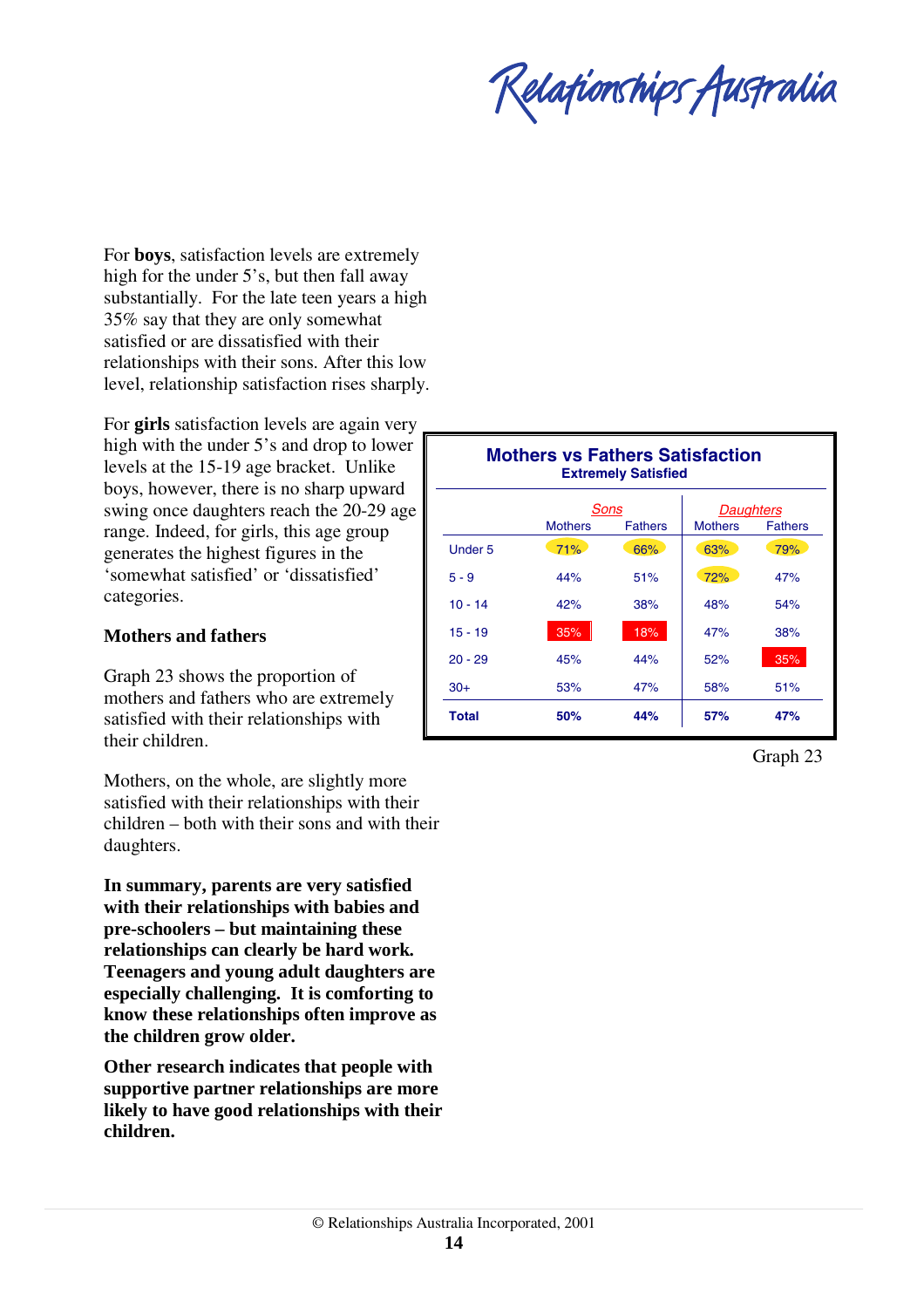Relafionships Australia

## **8. Can Counselling Help?**

### **How keen are Australians to improve their relationships?**

Our research shows that people are keen to improve their relationships.

Most Australians are prepared to learn tips from others on how they might improve their relationships.

Almost nine out of ten agree with the statement:

*"I think that there is a lot one can learn from others about how to improve relationships."*

This view was similar for men and women, and across age groups and marital status. Those divorced, separated or widowed were less likely to agree.

A lesser but still considerable number are willing to seek professional help with their relationships.

Over half (56%) agreed with the statement in Graph 24 that:

*"If I had problems in a relationship, I would have no hesitation in seeking professional help."*

Women, however, are much more likely to hold this view than men, particularly women in the 30-39

age group. Those who say that they are extremely satisfied with life and those who are not at all satisfied are more likely to agree to seek professional help.

Fortunately, relatively few (just 31%) agree with the statement:

*"If you have to receive counselling about a relationship its probably too late."*

This research helps organisations such as *Relationships Australia* to tailor services to those who are likely to seek help, as well as to those who are less sure.

**It is clear that people are keen to maximise the value of their relationships. This is true for satisfying relationships as well as where there are problems.** 

*Relationships Australia* **is committed to helping individuals, couples and families in achieving their goals.**



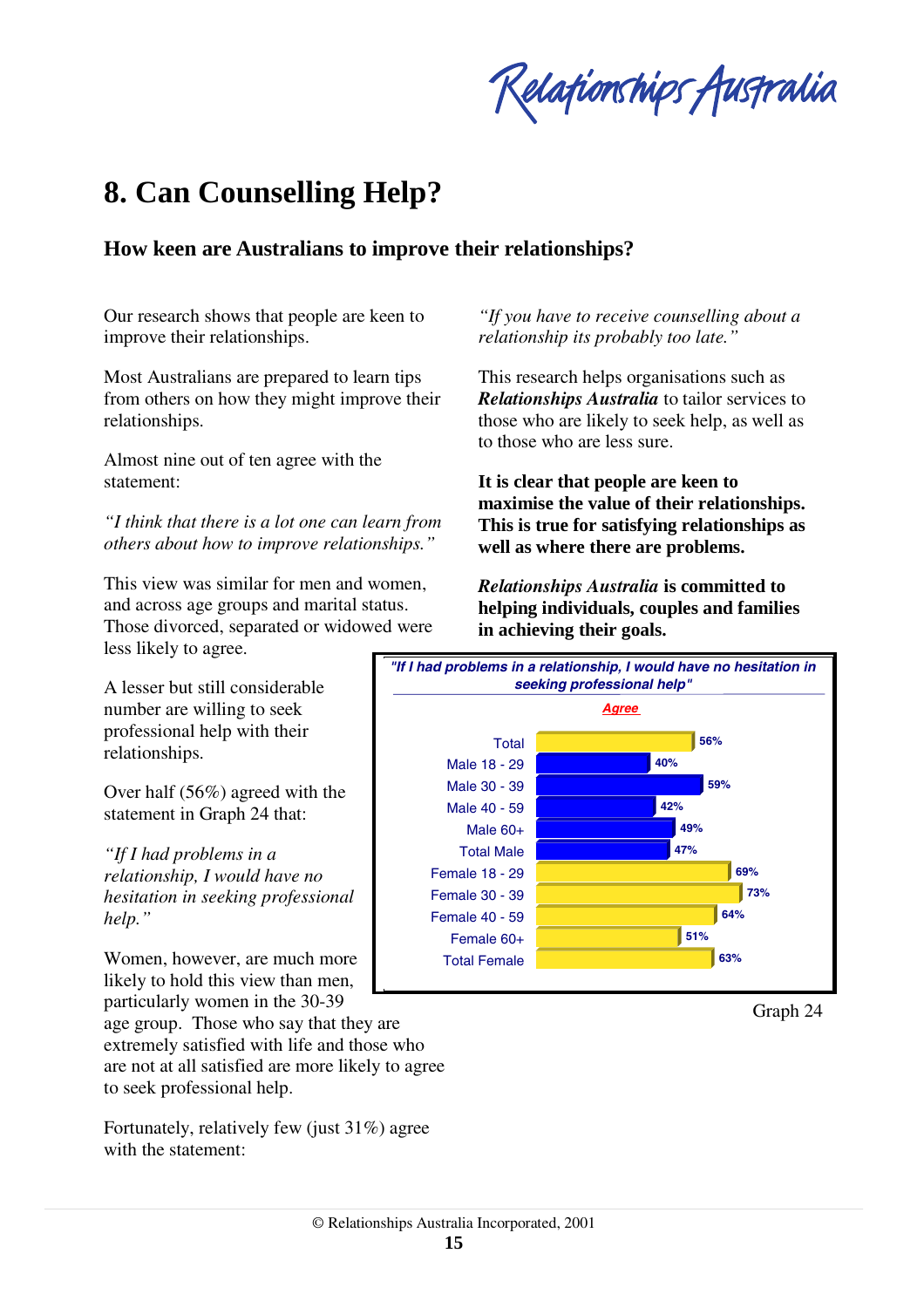Relationships Australia

## *Relationships Australia*

*Relationships Australia* provides professional services for relationship support. We have been helping Australians build better relationships for over 50 years.

More than 80,000 Australians chose *Relationships Australia* for relationship support services in the last year.

Our programs provide relationship support services to couples, families and individuals. They reach people of all ages, cultures and economic groups. Our services address relationship issues within each stage of life, including forming committed relationships, pre-marriage, birth of the first child, enhancing relationships, parenting, and also separation, divorce and repartnering. We help couples and families navigate relationships, work and retirement.

We promote and use a preventive approach to help individuals and families focus on their strengths when working on tensions in their relationships and their lives.

*Relationships Australia* is a not-for-profit, secular, community based organisation with partial funding from the Federal, State and Local governments. We operate in each State and Territory, from 79 locations Australia-wide.

#### **Our Mission:**

#### *Relationships Australia* **is committed to enhancing the lives of communities, families and individuals by being a leading professional provider of quality relationship support services.**

#### **Contacts:**

| Media enquiries           | Vivienne Lambert                    | $(08)$ 9307 5915                        |
|---------------------------|-------------------------------------|-----------------------------------------|
| <b>National Office</b>    | Dianne Gibson                       | $(02)$ 6285 4780<br>$(02)$ 6285 4466    |
| New South Wales           | Anne Hollonds                       | $(02)$ 9418 8800<br>$(02)$ 0411 382 692 |
| Victoria                  | Quinn Pawson<br><b>Michael Hunt</b> | $(03)$ 9205 9487<br>$(03)$ 9205 9570    |
| Queensland                | Ian Macdonald                       | $(07)$ 3217 2924                        |
| South Australia           | Judith Cross                        | $(08)$ 8232 4008                        |
| Western Australia         | Gordon Melsom                       | $(03)$ 9489 6363                        |
| Tasmania                  | <b>Susan Holmes</b>                 | $(03)$ 6211 4070                        |
| <b>Northern Territory</b> | <b>Bill Medley</b>                  | $(08)$ 8981 6676                        |
| Canberra and Region       | Janice Wickerson                    | $(02)$ 6281 3600                        |